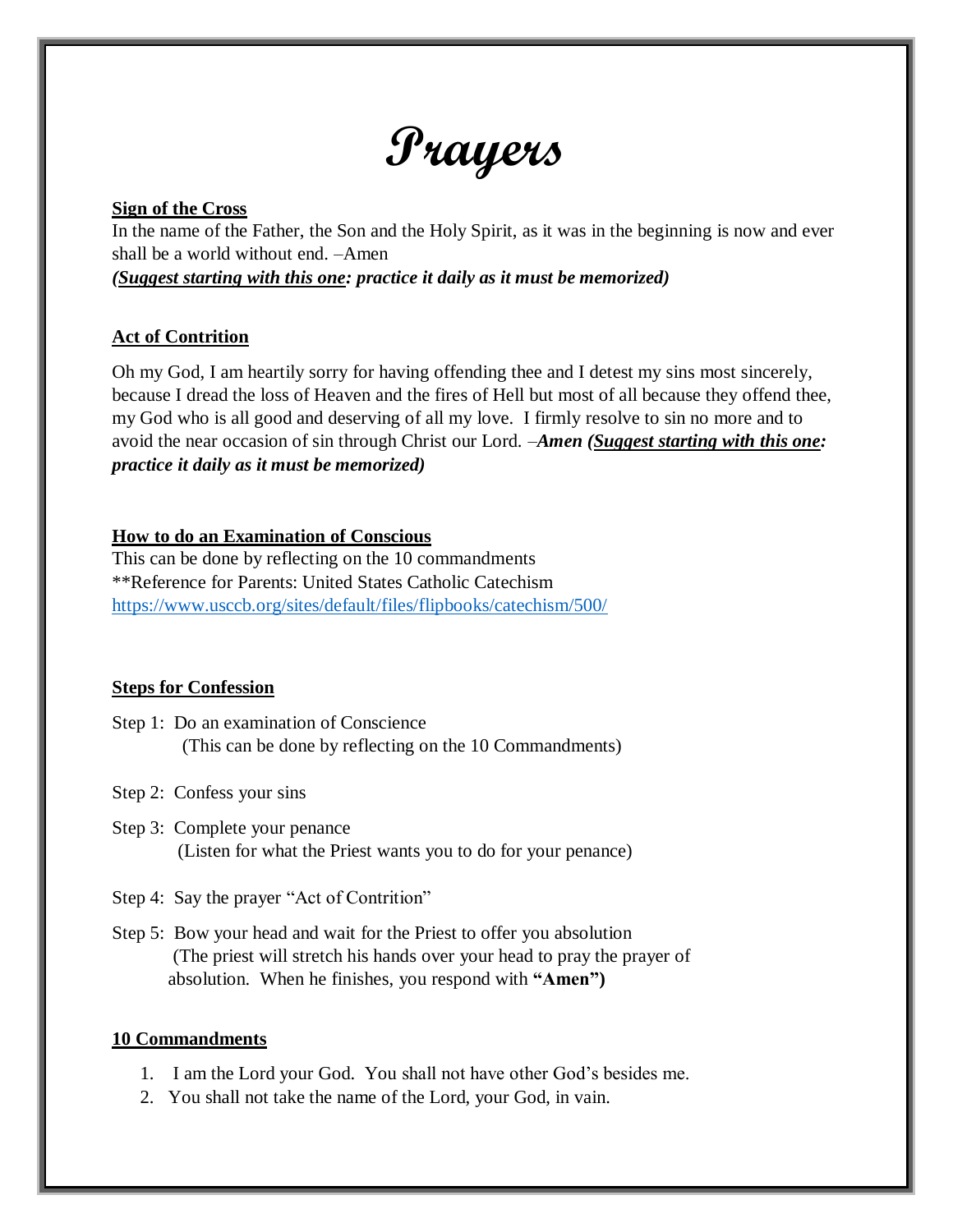- 3. Remember to keep holy the Sabbath day
- 4. Honor your father and mother
- 5. You shall not kill
- 6. You shall not commit adultery
- 7. You shall not steal
- 8. You shall not bear false witness against your neighbor
- 9. You shall not covet thy neighbor's wife
- 10. You shall not covet anything that belongs to your neighbor

#### **Our Father**

Our Father, Who art in Heaven, hallowed be Thy name; Thy Kingdom come, Thy will be done on earth as it is in Heaven. Give us this day our daily bread; and forgive us our trespasses as we forgive those who trespass against us; and lead us not into temptation, but deliver us from evil. Amen. *(Suggestion: This can be prayed at night before going to bed)*

#### **Hail Mary**

Hail Mary full of Grace, the Lord is with thee. Blessed are thou among women and blessed is the fruit of thy womb Jesus. Holy Mary Mother of God, pray for us sinners now and at the hour of our death Amen. *(Suggestion: This can be prayed at night before going to bed)*

## **Glory Be**

Glory be to the Father and to the Son and to the Holy Spirit. As it was in the beginning is now, and ever shall be, world without end. Amen. *(Suggestion: This can be prayed at night before going to bed)*

## **Nicene Creed**

I believe in one God, the Father almighty, maker of heaven and earth, of all things visible and invisible. I believe in one Lord Jesus Christ, the Only Begotten Son of God, born of the Father before all ages. God from God, Light from Light, true God from true God, begotten, not made, consubstantial with the Father; through him all things were made. For us men and for our salvation he came down from heaven, and by the Holy Spirit was incarnate of the Virgin Mary, and became man.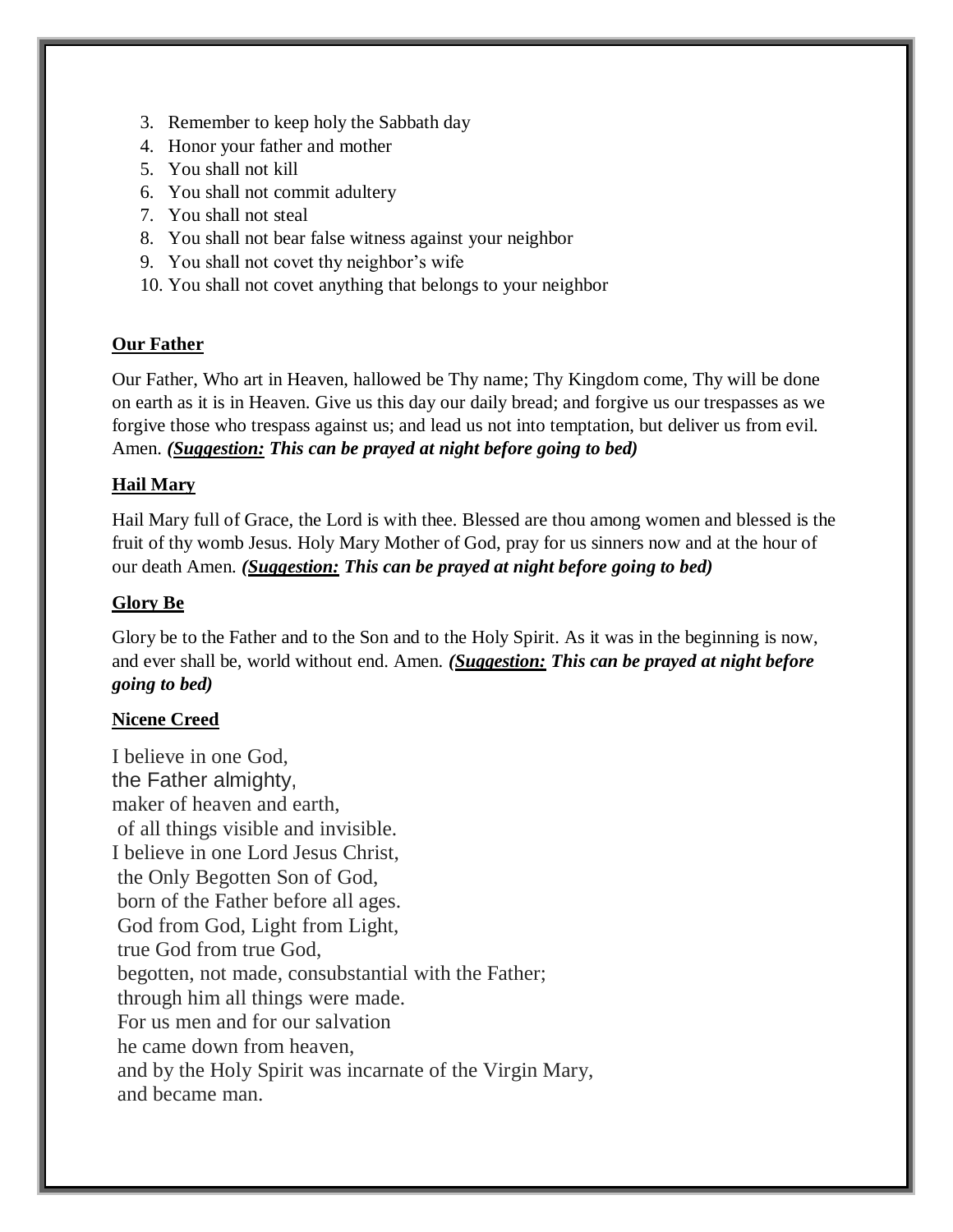For our sake he was crucified under Pontius Pilate, he suffered death and was buried, and rose again on the third day in accordance with the Scriptures. He ascended into heaven and is seated at the right hand of the Father. He will come again in glory to judge the living and the dead and his kingdom will have no end. I believe in the Holy Spirit, the Lord, the giver of life, who proceeds from the Father and the Son, who with the Father and the Son is adored and glorified, who has spoken through the prophets. I believe in one, holy, catholic and apostolic Church. I confess one Baptism for the forgiveness of sins and I look forward to the resurrection of the dead and the life of the world to come. Amen.

## **Guardian Angel:**

Angel of God, my guardian dear, to whom God's love, commits me here. Ever this day be at my side, to light and guard, to rule and guide. Amen. *(Suggestion: This can be prayed before going to school/ starting school)*

## **St. Michael Prayer:**

St. Michael the Archangel defend us in battle be our protection against the wickedness and snares of the devil, may God rebuke him we humbly pray and do though oh prince of the heavenly host, cast into Hell Satan and all the evil spirits that prowl about the world seeking the ruins of souls. –Amen

*(Suggestion: This can be prayed before going to school/ starting school)*

## **Prayer before meals:**

Bless us O Lord, and these thy gifts, which we are about to receive, from thy bounty, through Christ, Our Lord. Amen. *(Suggestion: You can write this prayer on an index card and have it on the dining table so that when you eat as a family your child can lead you in prayer with this prayer).*